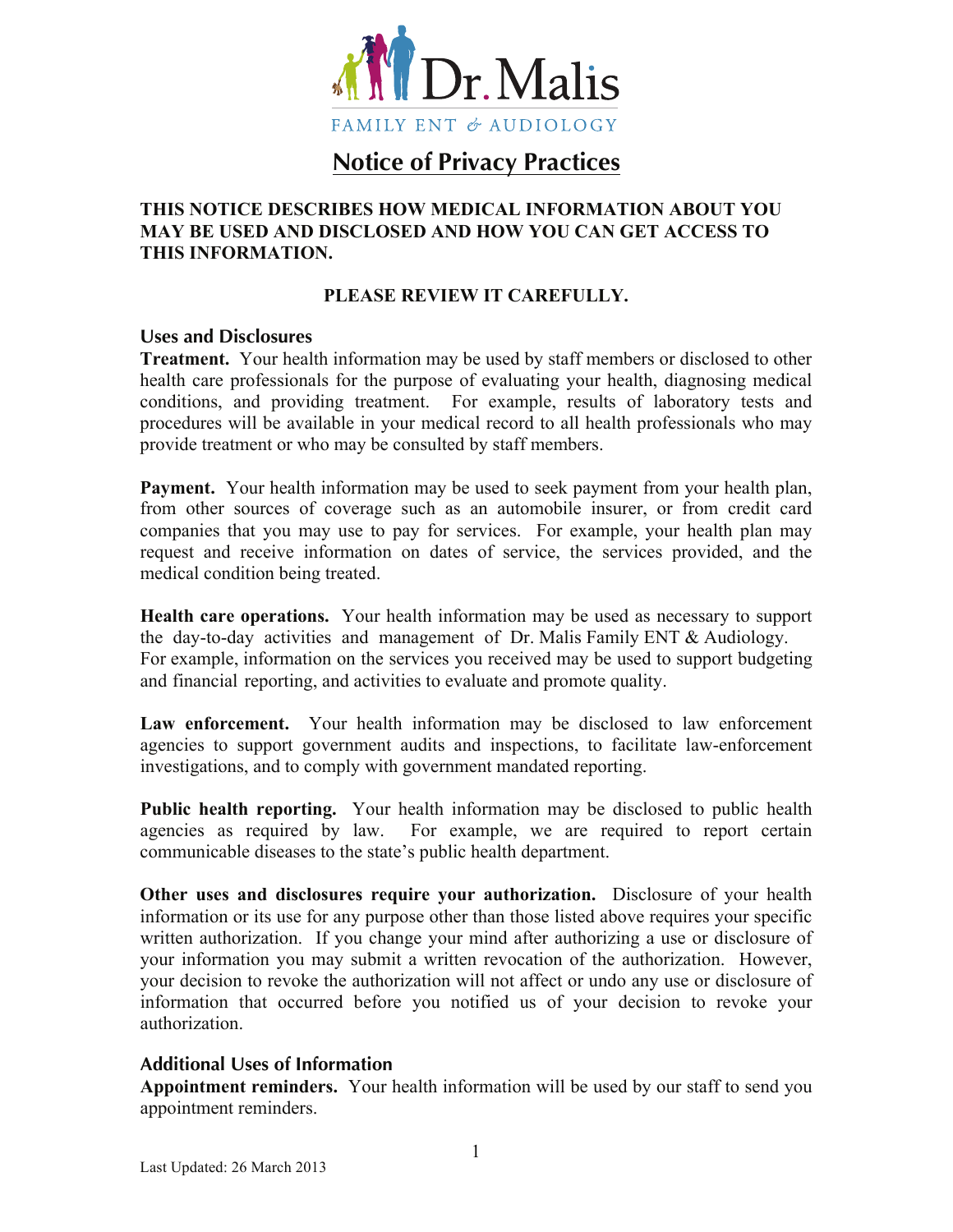**Information about treatments.** Your health information may be used to send you information that you may find interesting on the treatment and management of your medical condition.. We may also send you information describing other health-related products and services that we believe may interest you.

## **Individual Rights**

You have certain rights under the federal privacy standards. These include:

- The right to request restrictions on the use and disclosure of your protected health information
- The right to receive confidential communications concerning your medical condition and treatment
- The right to inspect and copy your protected health information
- The right to amend or submit corrections to your protected health information
- The right to receive an accounting of how and to whom your protected health information has been disclosed
- The right to receive a printed copy of this notice

# **Dr. Malis Family ENT & Audiology Duties**

We are required by law to maintain the privacy of your protected health information and to provide you with this notice of privacy practices.

We also are required to abide by the privacy policies and practices that are outlined in this notice.

## **Right to Revise Privacy Practices**

As permitted by law, we reserve the right to amend or modify our privacy policies and practices. These changes in our policies and practices may be required by changes in federal and state laws and regulations. Upon request, we will provide you with the most recently revised notice on any office visit. The revised policies and practices will be applied to all protected health information we maintain.

## **Requests to Inspect Protected Health Information**

You may generally inspect or copy the protected health information that we maintain. As permitted by federal regulation, we require that requests to inspect or copy protected health information be submitted in writing. You may obtain a form to request access to your records by contacting Dr. Malis. Your request will be reviewed and will generally be approved unless there are legal or medical reasons to deny the request.